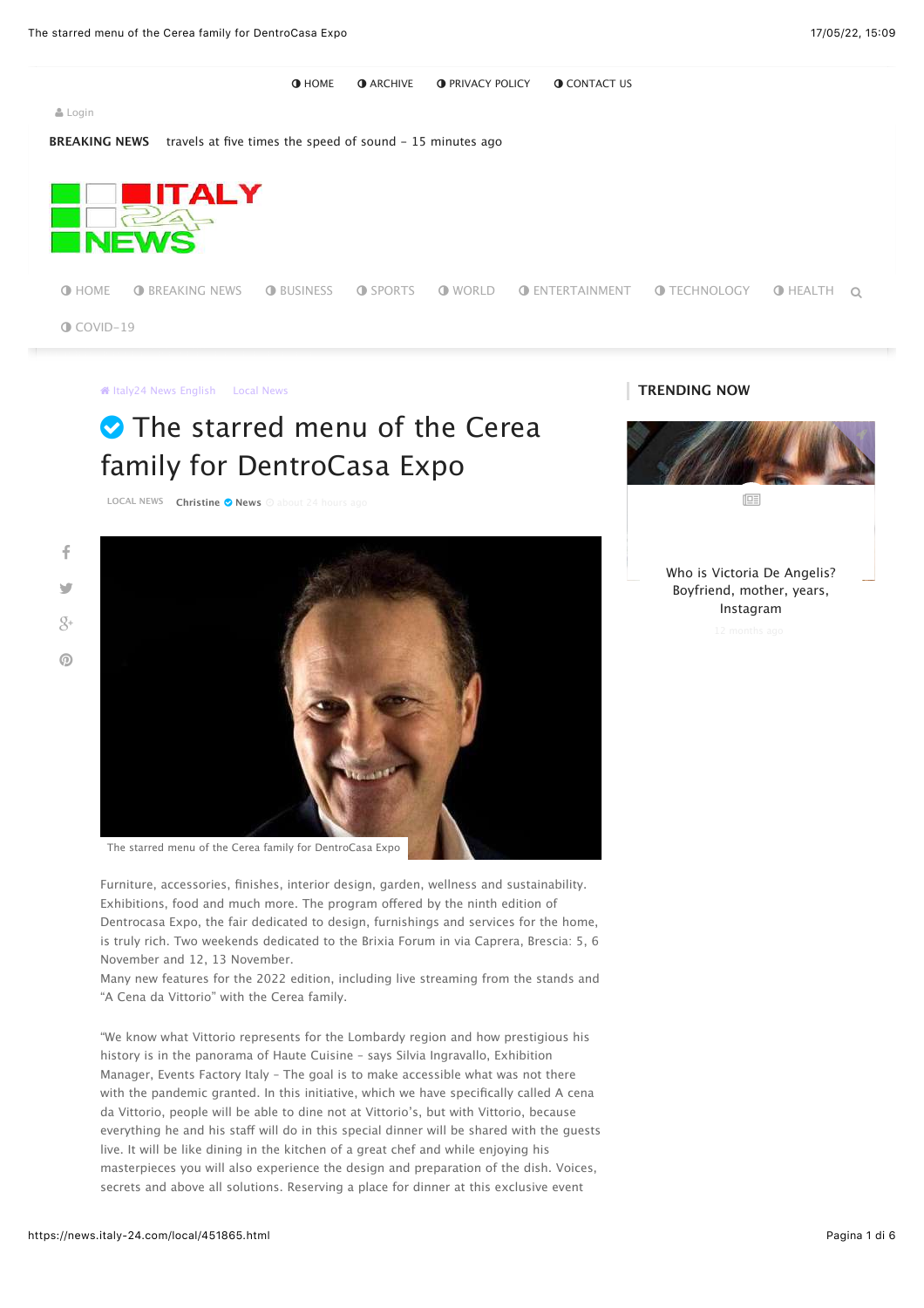will be a real experience for everyone ".

Sartorius

# [Download the](https://www.googleadservices.com/pagead/aclk?sa=L&ai=CmZ_lWp6DYsKnOMaXtweEsaSgDPbT7Odj9JbLjsMPwI23ARABIP7M1HVg_aqmhPwSoAGPhM7NAcgBAakCydKILbSTsT6oAwGqBOcBT9Ce_dJg6n8RwHfCbxtXSVNP1SNJQ-1EP5fEGWxTqRwS7uMbNAt5VWmleI6ycsj_aVU5L4zb9ZXWQxlnZtNOcNcT5cW3W_dW7d2k0Hk08lum9N_2fmUDBRkVGr4JauIJpoFqiZsJeR14bj322PTlU4Hjj8inV0wYh2omOsuz2sIH6awXqkr37hlqo_DYm6l-siJNktEbaUSBX81AFIzA8q5leN0fXo_Glq9qnC3OoI1RTOmWjvzcikuJbGB8TVDdGRUAwhIyLlnUd2qDY01d6d9VA9KXJ0VaoGN7cqiX3za5X3Zu2ZJVwASpn6Xs_gOAB9n7sbICqAeOzhuoB5PYG6gH7paxAqgH_p6xAqgHpKOxAqgH1ckbqAemvhuoB_PRG6gHltgbqAeqm7ECqAffn7EC2AcB0ggJCIjhgHAQARgfsQnjifOL0QyZeIAKAZgLAcgLAbgMAdgTDYgUAtAVAfgWAYAXAQ&ae=1&num=1&cid=CAASUORoPdLLey8o9rmQ_IBYfUWFCP096BeV3w4M9nfFBanSMLbGRvFY-rDh5q9hGHFqI9s-KCjLERRtS3e4Kq8Hv7znBAYAKROoBkdQ34QcHaNv&sig=AOD64_2qyZloUlhzJrhrJGUz_pQFrBhkUQ&client=ca-pub-3829688292483465&nb=0&adurl=https://www.sartorius.com/en/pr/covid-19-solutions/covid-19-research-products/covid-19-resources/strategies-to-improve-laboratory-ergonomics-infographic?utm_source=google&utm_medium=cpc&utm_campaign=2021-covid-19-virology&utm_term=covid-19&utm_content=product-page&gclid=EAIaIQobChMIwry7uM3m9wIVxsvtCh2EGAnEEAEYASAAEgJoF_D_BwE) Infographic

#### [Open](https://www.googleadservices.com/pagead/aclk?sa=L&ai=CmZ_lWp6DYsKnOMaXtweEsaSgDPbT7Odj9JbLjsMPwI23ARABIP7M1HVg_aqmhPwSoAGPhM7NAcgBAakCydKILbSTsT6oAwGqBOcBT9Ce_dJg6n8RwHfCbxtXSVNP1SNJQ-1EP5fEGWxTqRwS7uMbNAt5VWmleI6ycsj_aVU5L4zb9ZXWQxlnZtNOcNcT5cW3W_dW7d2k0Hk08lum9N_2fmUDBRkVGr4JauIJpoFqiZsJeR14bj322PTlU4Hjj8inV0wYh2omOsuz2sIH6awXqkr37hlqo_DYm6l-siJNktEbaUSBX81AFIzA8q5leN0fXo_Glq9qnC3OoI1RTOmWjvzcikuJbGB8TVDdGRUAwhIyLlnUd2qDY01d6d9VA9KXJ0VaoGN7cqiX3za5X3Zu2ZJVwASpn6Xs_gOAB9n7sbICqAeOzhuoB5PYG6gH7paxAqgH_p6xAqgHpKOxAqgH1ckbqAemvhuoB_PRG6gHltgbqAeqm7ECqAffn7EC2AcB0ggJCIjhgHAQARgfsQnjifOL0QyZeIAKAZgLAcgLAbgMAdgTDYgUAtAVAfgWAYAXAQ&ae=1&num=1&cid=CAASUORoPdLLey8o9rmQ_IBYfUWFCP096BeV3w4M9nfFBanSMLbGRvFY-rDh5q9hGHFqI9s-KCjLERRtS3e4Kq8Hv7znBAYAKROoBkdQ34QcHaNv&sig=AOD64_2qyZloUlhzJrhrJGUz_pQFrBhkUQ&client=ca-pub-3829688292483465&nb=8&adurl=https://www.sartorius.com/en/pr/covid-19-solutions/covid-19-research-products/covid-19-resources/strategies-to-improve-laboratory-ergonomics-infographic?utm_source=google&utm_medium=cpc&utm_campaign=2021-covid-19-virology&utm_term=covid-19&utm_content=product-page&gclid=EAIaIQobChMIwry7uM3m9wIVxsvtCh2EGAnEEAEYASAAEgJoF_D_BwE)

"We are happy to be able to participate in this event, – Francesco Cerea, Ristorante Da Vittorio – which collects both the most prestigious brands and the young promises of the design world, bringing the signature kitchen of Da Vittorio, with two gala dinners and one of our workshop dedicated to the prince of local dishes, the casoncelli " **Samon Contracts**<br>
C<br> **Samon Contracts**<br> **Samon Contracts**<br> **Samon Contracts**<br> **Samon Contracts**<br> **Samon Contracts Samuel** 

"The concept of home has changed and the pandemic has accelerated this transformation. DentroCasa Expo, is the story of the design, fruit of the ingenuity and tradition of Made in Italy that was born in the Italian productive province, of which this wonderful territory is a proof of excellence. – declares Donato Loria, Manager of the BolognaFiere Group and CEO, Events Factory Italy – The markets don't buy products but the stories and culture that characterize them. DentroCasa Expo has numerous stories to tell through its exhibitors, it is a container full of values that transmits the best of local tradition and facilitates new business opportunities.

[Download the](https://www.googleadservices.com/pagead/aclk?sa=L&ai=CyZVfWp6DYtepOYqstwfOw6jwBPbT7Odj9JbLjsMPwI23ARABIP7M1HVg_aqmhPwSoAGPhM7NAcgBAakCmfZjtiGZsT6oAwGqBOcBT9ADn2TUXnCWjwlohgyvmpSg5ueGYEtrWu2valRGHQgbJwf-lbb_o8zvRiVJr1bXYGgfossUl7iLIlKsu8jO_xMCjrot68Yg_IP5CZL-vCkhOgep9lGmjANwpShSrMvWOSstPZlIg3Zb-pNuk3LrvISNElY3Mq093eDpF9XDQBZpvpHJohCwFXlx2J9R36NRrGOta8CkMRjSpHLLKNYmDG-MsOpPxk5wrAekVg40XCYXODk3wzbywslRp7-4xA5bhWrO2GLli6jGZSEH39Hj4FObS8oshHNj6apwC4Yf3Wjn9LmRlFgDwASpn6Xs_gOAB9n7sbICqAeOzhuoB5PYG6gH7paxAqgH_p6xAqgHpKOxAqgH1ckbqAemvhuoB_PRG6gHltgbqAeqm7ECqAffn7EC2AcB0ggJCIjhgHAQARgfsQnjifOL0QyZeIAKAZgLAcgLAbgMAdgTDYgUAtAVAfgWAYAXAQ&ae=1&num=1&cid=CAASUORo7niP5raaL68UBZiPaB0bQdRHBNhm47sazV4P2stWKF7KgEfNg3rBievs9qNlg5ZyGsmfSb4Gt22Q0n8sjwHDBOX1_fnjtQArWAmglFTj&sig=AOD64_1fb_xIodYWUAlwxf9dtvPTGeakqg&client=ca-pub-3829688292483465&nb=0&adurl=https://www.sartorius.com/en/pr/covid-19-solutions/covid-19-research-products/covid-19-resources/strategies-to-improve-laboratory-ergonomics-infographic?utm_source=google&utm_medium=cpc&utm_campaign=2021-covid-19-virology&utm_term=covid-19&utm_content=product-page&gclid=EAIaIQobChMI1768uM3m9wIVCtbtCh3OIQpOEAEYASAAEgJgH_D_BwE) Infographic



#### [Open](https://www.googleadservices.com/pagead/aclk?sa=L&ai=CyZVfWp6DYtepOYqstwfOw6jwBPbT7Odj9JbLjsMPwI23ARABIP7M1HVg_aqmhPwSoAGPhM7NAcgBAakCmfZjtiGZsT6oAwGqBOcBT9ADn2TUXnCWjwlohgyvmpSg5ueGYEtrWu2valRGHQgbJwf-lbb_o8zvRiVJr1bXYGgfossUl7iLIlKsu8jO_xMCjrot68Yg_IP5CZL-vCkhOgep9lGmjANwpShSrMvWOSstPZlIg3Zb-pNuk3LrvISNElY3Mq093eDpF9XDQBZpvpHJohCwFXlx2J9R36NRrGOta8CkMRjSpHLLKNYmDG-MsOpPxk5wrAekVg40XCYXODk3wzbywslRp7-4xA5bhWrO2GLli6jGZSEH39Hj4FObS8oshHNj6apwC4Yf3Wjn9LmRlFgDwASpn6Xs_gOAB9n7sbICqAeOzhuoB5PYG6gH7paxAqgH_p6xAqgHpKOxAqgH1ckbqAemvhuoB_PRG6gHltgbqAeqm7ECqAffn7EC2AcB0ggJCIjhgHAQARgfsQnjifOL0QyZeIAKAZgLAcgLAbgMAdgTDYgUAtAVAfgWAYAXAQ&ae=1&num=1&cid=CAASUORo7niP5raaL68UBZiPaB0bQdRHBNhm47sazV4P2stWKF7KgEfNg3rBievs9qNlg5ZyGsmfSb4Gt22Q0n8sjwHDBOX1_fnjtQArWAmglFTj&sig=AOD64_1fb_xIodYWUAlwxf9dtvPTGeakqg&client=ca-pub-3829688292483465&nb=8&adurl=https://www.sartorius.com/en/pr/covid-19-solutions/covid-19-research-products/covid-19-resources/strategies-to-improve-laboratory-ergonomics-infographic?utm_source=google&utm_medium=cpc&utm_campaign=2021-covid-19-virology&utm_term=covid-19&utm_content=product-page&gclid=EAIaIQobChMI1768uM3m9wIVCtbtCh3OIQpOEAEYASAAEgJgH_D_BwE)

Sartorius

"A new format, for an experiential fair" – says Silvia Ingravallo – All the initiatives have been designed to give maximum prominence to exhibitors. DentroCasa Expo becomes a multi-sensory fair, all to be savored ".

Another novelty is DentroCasa Live: live streams from the stands will tell and bring out the culture and values that the products represent. The links from the individual stands will tell the public, no longer just what happens in the fair container, but the authentic content. A great communication vehicle at a time when the pandemic has shifted the importance of communication towards live and direct.

BRESCIA – BRIXIA FORUM – 5/6 – 12/13 November

FREE ENTRY HOURS 10-19

[Italy](https://news.italy-24.com/tag/Italy) The [article](https://source.by-24.com/full?api=3f022c5443eba3d8e95a3e65aee8b857aa20d2b1&url=aHR0cHM6Ly9jb25vc2NpbWlsYW5vLml0LzIwMjIvMDUvMTYvaWwtbWVudS1zdGVsbGF0by1kZWxsYS1mYW1pZ2xpYS1jZXJlYS1wZXItZGVudHJvY2FzYS1leHBvLw==&type=2) is in Italian



 $\triangleright$  X

 $\triangleright$  X

### $midp$



**[Guarda che succede se infili un](https://clck.mgid.com/ghits/12127211/i/57625056/0/pp/1/2?h=Oxiy7BQws__X3oTYxBpwYVF_buwSKULzI_Vu_nlLLiQV03_JMvtzu-tMgmkzjOwe&rid=79fff7d1-d5e2-11ec-97d5-e43d1a2a04aa&ts=google.com&tt=Organic&att=2&cpm=1&gbpp=1&abd=1&iv=11&prid=10&ct=1&gdpr=1&st=120) ago in una banana!**



**[Questa è l'ex fidanzata del Papa](https://clck.mgid.com/ghits/12578006/i/57625056/0/pp/2/2?h=hnnuZRRcYJJJzdK7VFOjlR-2-AbGWAX2LTDfjWPziJueqNnn60lbuhoJ2vG74jQE&rid=79fff7d1-d5e2-11ec-97d5-e43d1a2a04aa&ts=google.com&tt=Organic&att=2&cpm=1&iv=11&prid=10&ct=1&gdpr=1&st=120)**

[Consigli E Trucchi](https://clck.mgid.com/ghits/12578006/i/57625056/0/pp/2/2?h=hnnuZRRcYJJJzdK7VFOjlR-2-AbGWAX2LTDfjWPziJueqNnn60lbuhoJ2vG74jQE&rid=79fff7d1-d5e2-11ec-97d5-e43d1a2a04aa&ts=google.com&tt=Organic&att=2&cpm=1&iv=11&prid=10&ct=1&gdpr=1&st=120)